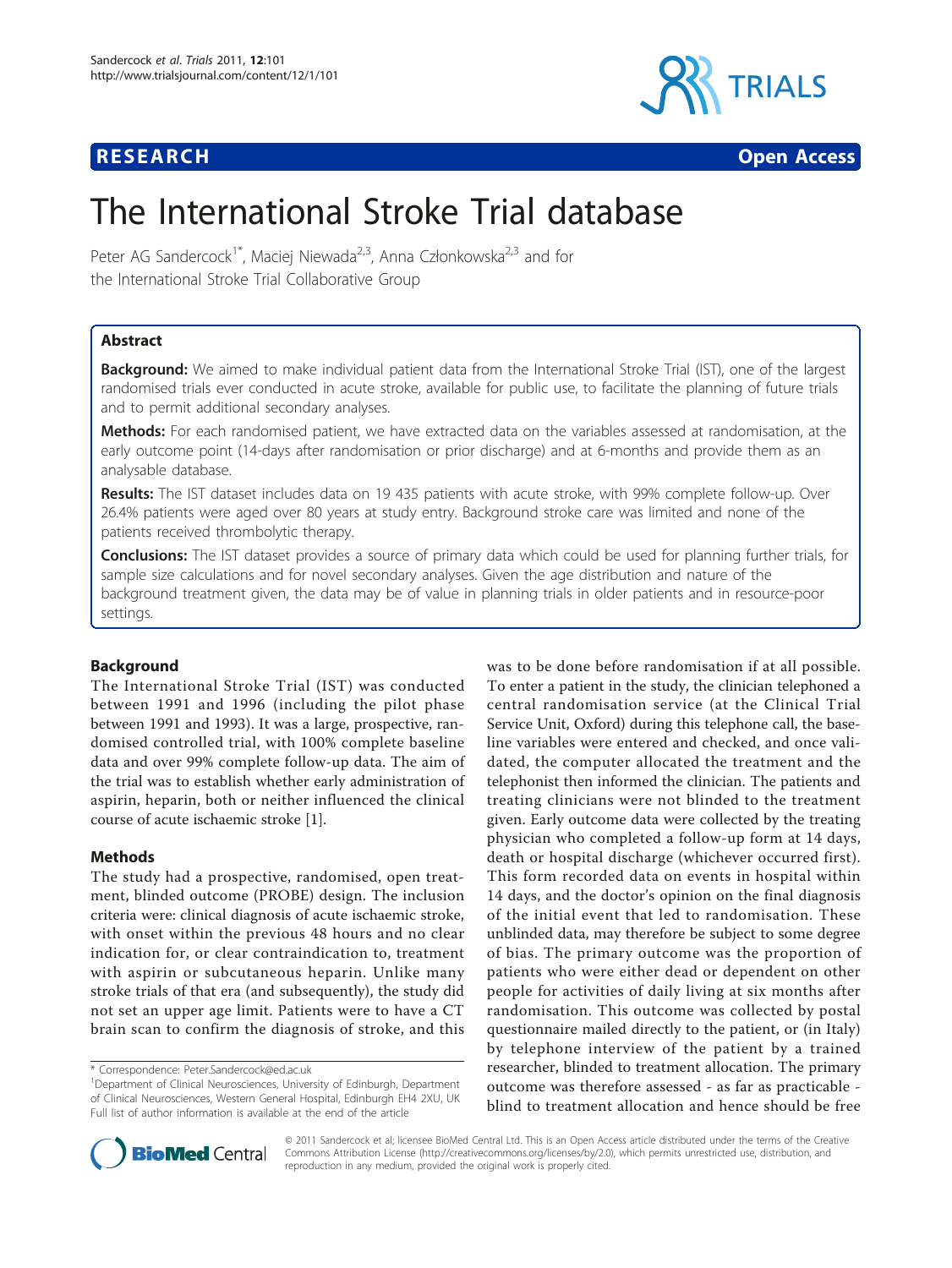from bias. We re-checked the data set for inaccuracies and inconsistencies and extracted data on the variables assessed at randomisation, and at the two outcome assessment points: at 14-days after randomisation, death or prior hospital discharge (whichever occurred first) and at 6-months.

# Results

Consent for publication of raw data was not obtained from participants. Consent for participation in the trial was obtained from all subjects or from an appropriate proxy, according to the procedures approved by relevant national and local hospital ethics committees (or Institutional Review Boards [IRB]). These patients were treated 15-20 years ago, and many have died. The dataset (see additional file [1](#page-6-0) - IST\_data.csv) is fully anonymous in a manner that can easily be verified by any user of the dataset. Patients and hospitals are identified only by an anonymous code; there are no identifying data such as name, address or social security numbers; patient age has been rounded to the nearest whole number. In our view, publication of the dataset clearly presents no material risk to confidentiality of study participants.

The dataset includes the following baseline data: age, gender, time from onset to randomisation, presence or absence of atrial fibrillation (AF), aspirin administration within 3 days prior to randomisation, systolic blood pressure at randomisation, level of consciousness and neurological deficit. The deficits were classified as one of the Oxfordshire Community Stroke Project (OCSP) categories: total anterior circulation syndrome (TACS), partial anterior circulation syndrome (PACS), posterior circulation syndrome (POCS) and lacunar syndrome (LACS). We extracted events within 14 days on: the occurrence of recurrent stroke, pulmonary embolism, and death (date and cause of death). At 6 months we extracted: degree of recovery, place of residence and current use of antiplatelet or anticoagulant drugs and death (date and cause of death). The cause of death was classified as: due to initial stroke, recurrent ischaemic stroke, recurrent haemorrhagic stroke, pneumonia, coronary artery disease, pulmonary embolism, other vascular cause or a nonvascular cause. Patients were assigned to one of 6 categories according to the place of residence at 6 months following stroke: own home, relatives home, residential care, nursing home, other hospital departments or unknown. The variables extracted are listed with a brief description of each in Tables 1, [2](#page-2-0) and [3.](#page-5-0) Nineteen thousand four hundred and thirty five patients from 467 hospitals in 36 countries were randomised within

Table 1 Country codes used in International Stroke Trial.

| Country         | Code |
|-----------------|------|
| Albania         | 43   |
| Argentina       | 29   |
| Australia       | 01   |
| Belgium         | 03   |
| Brazil          | 42   |
| Bulgaria        | 04   |
| Canada          | 05   |
| Chile           | 06   |
| Czech Republic  | 07   |
| Denmark         | 08   |
| Ireland         | 09   |
| Finland         | 10   |
| France          | 11   |
| Georgia         | 32   |
| Germany         | 12   |
| Greece          | 31   |
| Hong Kong       | 30   |
| Hungary         | 36   |
| India           | 37   |
| Indonesia       | 41   |
| Israel          | 13   |
| Italy           | 14   |
| Japan           | 38   |
| Latvia          | 39   |
| Malaysia        | 40   |
| Netherlands     | 15   |
| New Zealand     | 16   |
| Norway          | 17   |
| Poland          | 18   |
| Portugal        | 19   |
| Romania         | 33   |
| Singapore       | 34   |
| Slovak Republic | 44   |
| Slovenia        | 20   |
| South Africa    | 21   |
| Spain           | 22   |
| Sri Lanka       | 23   |
| Sweden          | 24   |
| Switzerland     | 25   |
| Thailand        | 26   |
| Turkey          | 35   |
| UK              | 27   |
| USA             | 28   |
|                 |      |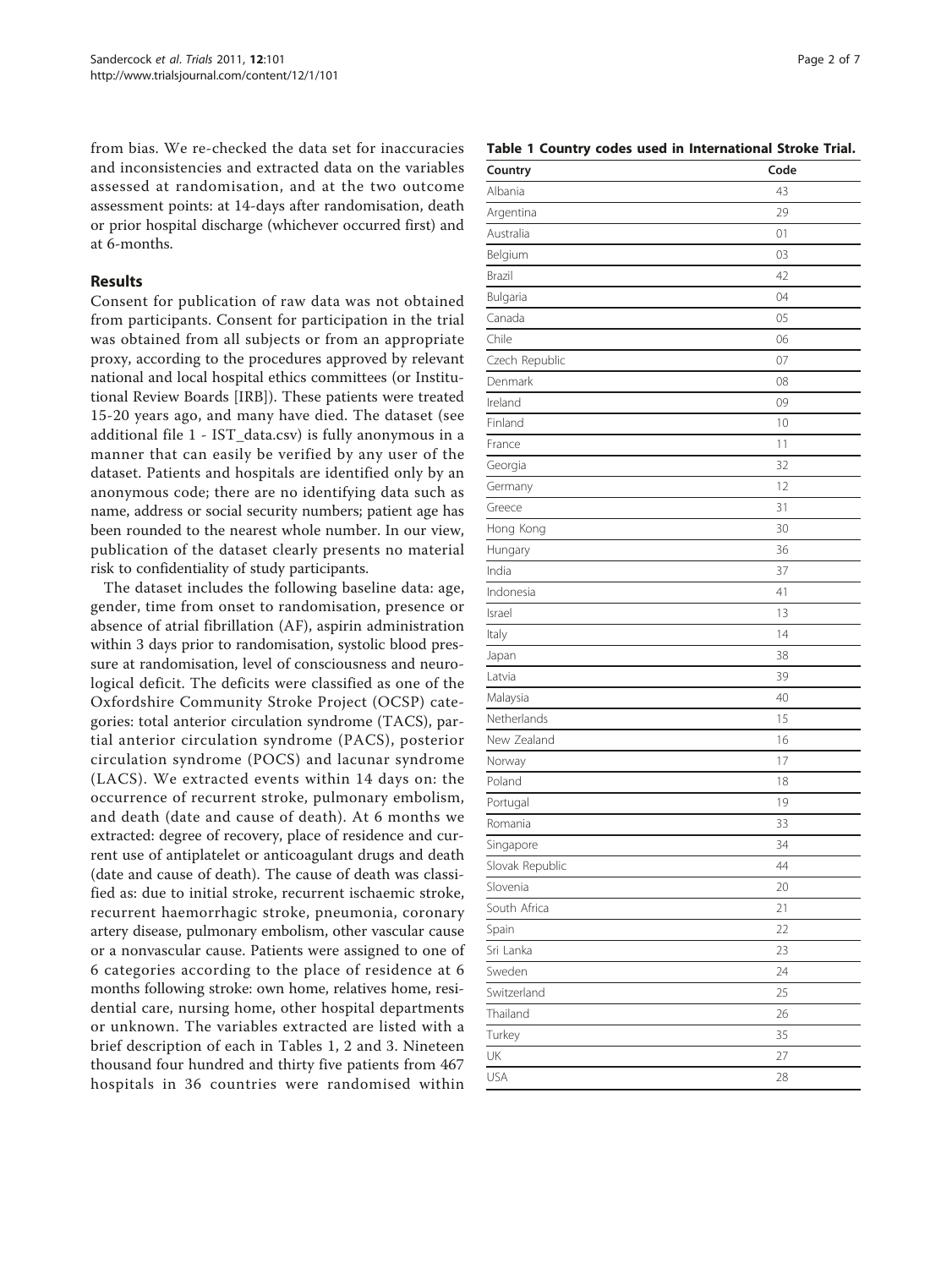# <span id="page-2-0"></span>Table 2 Variables names and comments.

| Randomisation data |                                                                                                                                                                                                                                                                                                                                                                                 |  |  |
|--------------------|---------------------------------------------------------------------------------------------------------------------------------------------------------------------------------------------------------------------------------------------------------------------------------------------------------------------------------------------------------------------------------|--|--|
| <b>HOSPNUM</b>     | Hospital number                                                                                                                                                                                                                                                                                                                                                                 |  |  |
| <b>RDELAY</b>      | Delay between stroke and randomisation in hours                                                                                                                                                                                                                                                                                                                                 |  |  |
| <b>RCONSC</b>      | Conscious state at randomisation (F - fully alert, D - drowsy, U - unconscious)                                                                                                                                                                                                                                                                                                 |  |  |
| SEX                | $M = male; F = female$                                                                                                                                                                                                                                                                                                                                                          |  |  |
| AGE                | Age in years                                                                                                                                                                                                                                                                                                                                                                    |  |  |
| <b>RSLEEP</b>      | Symptoms noted on waking (Y/N)                                                                                                                                                                                                                                                                                                                                                  |  |  |
| RATRIAL            | Atrial fibrillation (Y/N); not coded for pilot phase - 984 patients                                                                                                                                                                                                                                                                                                             |  |  |
| RCT                | CT before randomisation (Y/N)                                                                                                                                                                                                                                                                                                                                                   |  |  |
| <b>RVISINF</b>     | Infarct visible on CT (Y/N)                                                                                                                                                                                                                                                                                                                                                     |  |  |
| RHEP24             | Heparin within 24 hours prior to randomisation (Y/N)                                                                                                                                                                                                                                                                                                                            |  |  |
| RASP3              | Aspirin within 3 days prior to randomisation (Y/N)                                                                                                                                                                                                                                                                                                                              |  |  |
| <b>RSBP</b>        | Systolic blood pressure at randomisation (mmHq)                                                                                                                                                                                                                                                                                                                                 |  |  |
| RDEF1              | Face deficit (Y/N/C=can't assess)                                                                                                                                                                                                                                                                                                                                               |  |  |
| RDEF <sub>2</sub>  | Arm/hand deficit (Y/N/C=can't assess)                                                                                                                                                                                                                                                                                                                                           |  |  |
| RDEF3              | Leg/foot deficit (Y/N/C=can't assess)                                                                                                                                                                                                                                                                                                                                           |  |  |
| RDEF4              | Dysphasia (Y/N/C=can't assess)                                                                                                                                                                                                                                                                                                                                                  |  |  |
| RDEF5              | Hemianopia (Y/N/C=can't assess)                                                                                                                                                                                                                                                                                                                                                 |  |  |
| RDEF <sub>6</sub>  | Visuospatial disorder (Y/N/C=can't assess)                                                                                                                                                                                                                                                                                                                                      |  |  |
| RDEF7              | Brainstem/cerebellar signs (Y/N/C=can't assess)                                                                                                                                                                                                                                                                                                                                 |  |  |
| RDEF <sub>8</sub>  | Other deficit (Y/N/C=can't assess)                                                                                                                                                                                                                                                                                                                                              |  |  |
| <b>STYPE</b>       | Stroke subtype (TACS/PACS/POCS/LACS/OTH=other)                                                                                                                                                                                                                                                                                                                                  |  |  |
| <b>RDATE</b>       | Year and month of randomisation (yyyy-mm)                                                                                                                                                                                                                                                                                                                                       |  |  |
|                    | HOURLOCAL Local time - hours (99-missing data) of randomisation                                                                                                                                                                                                                                                                                                                 |  |  |
| MINLOCAL           | Local time - minutes (99-missing data) of randomisation                                                                                                                                                                                                                                                                                                                         |  |  |
| DAYLOCAL           | Estimate of local day of week; 1 - Sunday, 2-Monday, 3-Tuesday, 4-Wednesday, 5-Thursday, 6-Friday, 7-Saturday                                                                                                                                                                                                                                                                   |  |  |
| <b>RXASP</b>       | Trial aspirin allocated (Y/N)                                                                                                                                                                                                                                                                                                                                                   |  |  |
| <b>RXHEP</b>       | Trial heparin allocated (M/L/N). The terminology for the allocated dose of unfractioned heparin changed slightly from the pilot to the<br>main study. Patients were allocated either 12500 units subcutaneously twice daily (coded as H in the pilot and M in the main trial),<br>5000 units twice daily (coded as L throughout) or to 'avoid heparin' (coded as N throughout). |  |  |
|                    | Data collected on 14 day/discharge form about treatments given in hospital                                                                                                                                                                                                                                                                                                      |  |  |
| DASP14             | Aspirin given for 14 days or till death or discharge (Y/N/U=unknown)                                                                                                                                                                                                                                                                                                            |  |  |
| <b>DASPLT</b>      | Discharged on long term aspirin (Y/N/U=unknown)                                                                                                                                                                                                                                                                                                                                 |  |  |
| DLH14              | Low dose heparin given for 14 days or till death/discharge (Y/N/U=unknown)                                                                                                                                                                                                                                                                                                      |  |  |
| DMH14              | Medium dose heparin given for 14 days or till death/discharge (Y/N/U=unknown)                                                                                                                                                                                                                                                                                                   |  |  |
| DHH14              | Medium dose heparin given for 14 days etc in pilot (combine with above; Y/N)                                                                                                                                                                                                                                                                                                    |  |  |
| ONDRUG             | Estimate of time in days on trial treatment                                                                                                                                                                                                                                                                                                                                     |  |  |
| <b>DSCH</b>        | Non trial subcutaneous heparin (Y/N/U=unknown)                                                                                                                                                                                                                                                                                                                                  |  |  |
| <b>DIVH</b>        | Non trial intravenous heparin (Y/N/U=unknown)                                                                                                                                                                                                                                                                                                                                   |  |  |
| DAP                | Non trial antiplatelet drug (Y/N/U=unknown)                                                                                                                                                                                                                                                                                                                                     |  |  |
| <b>DOAC</b>        | Other anticoagulants (Y/N/U=unknown)                                                                                                                                                                                                                                                                                                                                            |  |  |
| <b>DGORM</b>       | Glycerol or manitol (Y/N/U=unknown)                                                                                                                                                                                                                                                                                                                                             |  |  |
| <b>DSTER</b>       | Steroids (Y/N/U=unknown)                                                                                                                                                                                                                                                                                                                                                        |  |  |
| <b>DCAA</b>        | Calcium antagonists (Y/N/U=unknown)                                                                                                                                                                                                                                                                                                                                             |  |  |
| DHAEMD             | Haemodilution (Y/N/U=unknown)                                                                                                                                                                                                                                                                                                                                                   |  |  |
| <b>DCAREND</b>     | Carotid surgery (Y/N/U=unknown)                                                                                                                                                                                                                                                                                                                                                 |  |  |
| <b>DTHROMB</b>     | Thrombolysis (Y/N/U=unknown)                                                                                                                                                                                                                                                                                                                                                    |  |  |
| DMAJNCH            | Major non-cerebral haemorrhage (Y/N/U=unknown)                                                                                                                                                                                                                                                                                                                                  |  |  |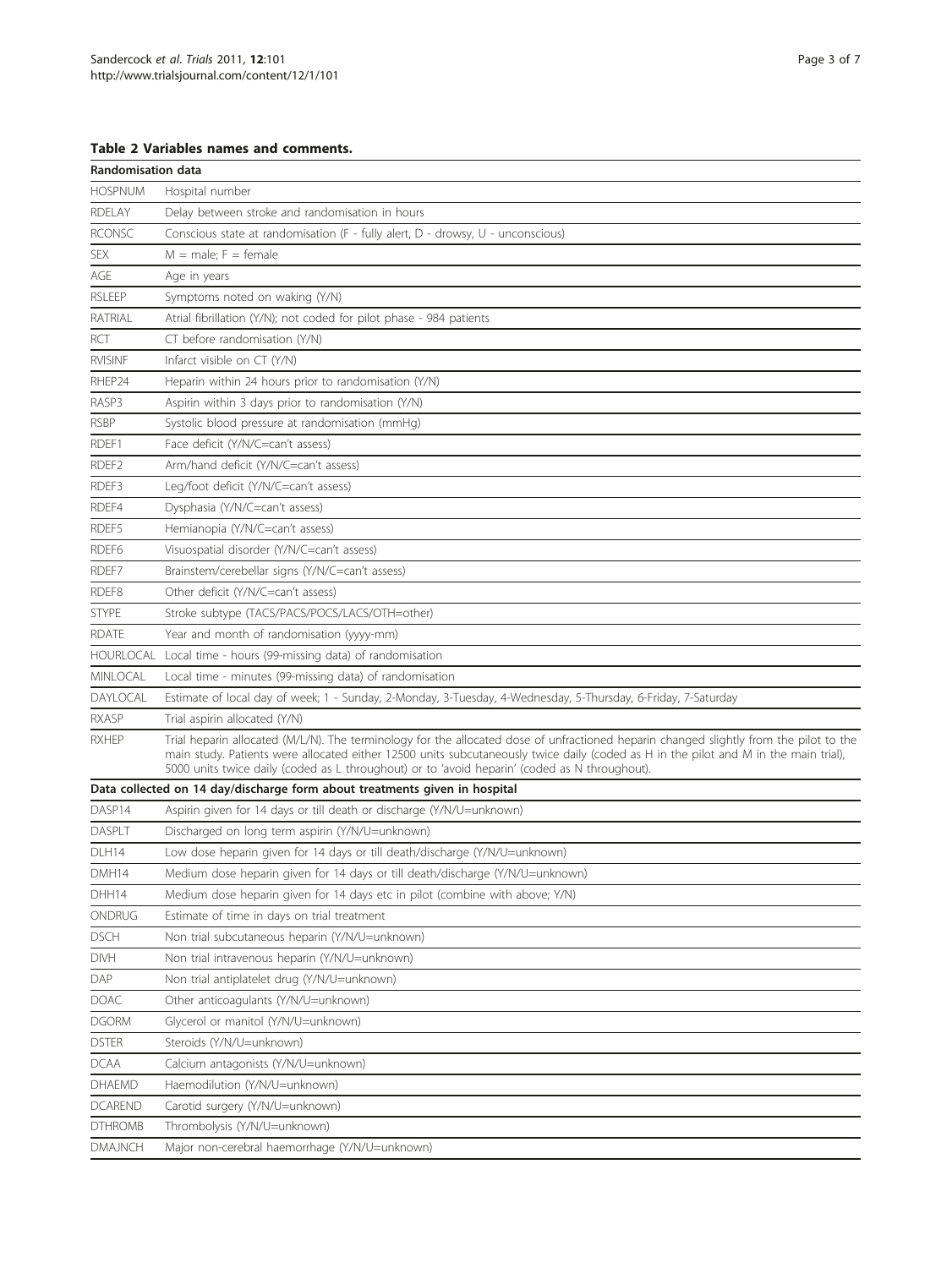# Table 2 Variables names and comments. (Continued)

| <b>DMAJNCHD</b> | Date of above (days elapsed from randomisation)                                                                                                                                                                                 |
|-----------------|---------------------------------------------------------------------------------------------------------------------------------------------------------------------------------------------------------------------------------|
| <b>DMAJNCHX</b> | Comment on above                                                                                                                                                                                                                |
| <b>DSIDE</b>    | Other side effect (Y/N/U=unknown)                                                                                                                                                                                               |
| <b>DSIDED</b>   | Date of above (days elapsed from randomisation)                                                                                                                                                                                 |
| <b>DSIDEX</b>   | Comment on above                                                                                                                                                                                                                |
|                 | Final diagnosis of initial event                                                                                                                                                                                                |
| <b>DDIAGISC</b> | Ischaemic stroke (Y/N/U=unknown)                                                                                                                                                                                                |
| <b>DDIAGHA</b>  | Haemorrhagic stroke (Y/N/U=unknown)                                                                                                                                                                                             |
| <b>DDIAGUN</b>  | Indeterminate stroke (Y/N/U=unknown)                                                                                                                                                                                            |
| <b>DNOSTRK</b>  | Not a stroke (Y/N/U=unknown)                                                                                                                                                                                                    |
| <b>DNOSTRKX</b> | Comment on above                                                                                                                                                                                                                |
|                 | Recurrent stroke within 14 days                                                                                                                                                                                                 |
| <b>DRSISC</b>   | Ischaemic recurrent stroke (Y/N/U=unknown)                                                                                                                                                                                      |
| <b>DRSISCD</b>  | Date of above (days elapsed from randomisation)                                                                                                                                                                                 |
| <b>DRSH</b>     | Haemorrhagic stroke (Y/N/U=unknown)                                                                                                                                                                                             |
| <b>DRSHD</b>    | Date of above (days elapsed from randomisation)                                                                                                                                                                                 |
| <b>DRSUNK</b>   | Unknown type (Y/N/U=unknown)                                                                                                                                                                                                    |
| <b>DRSUNKD</b>  | Date of above (days elapsed from randomisation)                                                                                                                                                                                 |
|                 | Other events within 14 days                                                                                                                                                                                                     |
| <b>DPE</b>      | Pulmonary embolism; (Y/N/U=unknown)                                                                                                                                                                                             |
| <b>DPED</b>     | Date of above (days elapsed from randomisation)                                                                                                                                                                                 |
| DALIVE          | Discharged alive from hospital (Y/N/U=unknown)                                                                                                                                                                                  |
| <b>DALIVED</b>  | Date of above (days elapsed from randomisation)                                                                                                                                                                                 |
| <b>DPLACE</b>   | Discharge destination (A-Home/B-Relatives home/C-Residential care/D-Nursing home/E-Other hospital departments/U-Unknown)                                                                                                        |
| <b>DDEAD</b>    | Dead on discharge form (Y/N/U=unknown)                                                                                                                                                                                          |
| <b>DDEADD</b>   | Date of above (days elapsed from randomisation); NOTE: this death is not necessarily within 14 days of randomisation                                                                                                            |
| <b>DDEADC</b>   | Cause of death (1-Initial stroke/2-Recurrent stroke (ischaemic or unknown)/3-Recurrent stroke (haemorrhagic)/4-Pneumonia/5-Coronary<br>heart disease/6-Pulmonary embolism/7-Other vascular or unknown/8-Non-vascular/0-unknown) |
| <b>DDEADX</b>   | Comment on death                                                                                                                                                                                                                |
|                 | Data collected at 6 months                                                                                                                                                                                                      |
| <b>FDEAD</b>    | Dead at six month follow-up (Y/N/U=unknown)                                                                                                                                                                                     |
| <b>FLASTD</b>   | Date of last contact (days elapsed from randomisation)                                                                                                                                                                          |
| <b>FDEADD</b>   | Date of death (days elapsed from randomisation); NOTE: this death is not necessarily within 6 months of randomisation                                                                                                           |
| <b>FDEADC</b>   | Cause of death (1-Initial stroke/2-Recurrent stroke (ischaemic or unknown)/3-Recurrent stroke (haemorrhagic)/4-Pneumonia/5-Coronary<br>heart disease/6-Pulmonary embolism/7-Other vascular or unknown/8-Non-vascular/0-unknown) |
| <b>FDEADX</b>   | Comment on death                                                                                                                                                                                                                |
| <b>FRECOVER</b> | Fully recovered at 6 month follow-up (Y/N/U=unknown)                                                                                                                                                                            |
| <b>FDENNIS</b>  | Dependent at 6 month follow-up (Y/N/U=unknown)                                                                                                                                                                                  |
| <b>FPLACE</b>   | Place of residance at 6 month follow-up (A-Home/B-Relatives home/C-Residential care/D-Nursing home/E-Other hospital departments/<br>U-Unknown)                                                                                  |
| FAP             | On antiplatelet drugs at six month follow-up (Y/N/U=unknown)                                                                                                                                                                    |
| <b>FOAC</b>     | On oral anticoagulants at six month follow-up (Y/N/U=unknown)                                                                                                                                                                   |
|                 | Other data and derived variables                                                                                                                                                                                                |
| FU1_RECD        | Date discharge form received (days elapsed from randomisation)                                                                                                                                                                  |
| FU2_DONE        | Date 6 month follow-up done (days elapsed from randomisation)                                                                                                                                                                   |
| <b>COUNTRY</b>  | Abbreviated country code                                                                                                                                                                                                        |
| CNTRYNUM        | Country code (see Table 1)                                                                                                                                                                                                      |
| FU1_COMP        | Date discharge form completed (days elapsed from randomisation)                                                                                                                                                                 |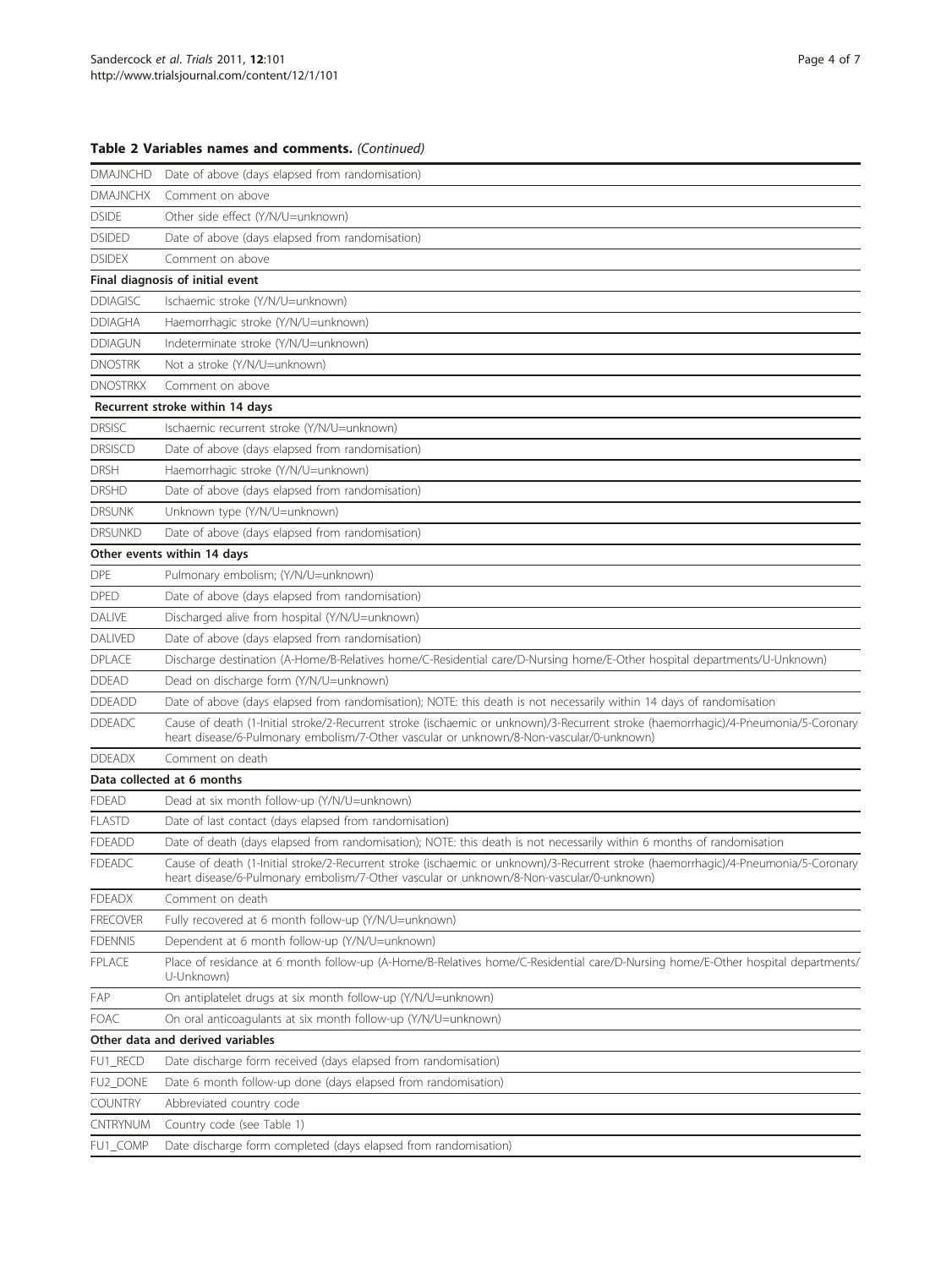|  |  |  |  |  | Table 2 Variables names and comments. (Continued) |  |
|--|--|--|--|--|---------------------------------------------------|--|
|--|--|--|--|--|---------------------------------------------------|--|

| <b>NCCODE</b>     | Coding of compliance (see Table 3)                                                                                                                                 |
|-------------------|--------------------------------------------------------------------------------------------------------------------------------------------------------------------|
| CMPLASP           | Compliant for aspirin (N/Y)                                                                                                                                        |
| CMPLHEP           | Compliant for heparin (N/Y)                                                                                                                                        |
| ID                | Indicator variable for death $(1 =$ died; $0 =$ did not die)                                                                                                       |
| TD                | Time of death or censoring in days                                                                                                                                 |
| <b>EXPDD</b>      | Predicted probability of death/dependence at 6 month                                                                                                               |
| EXPD6             | Predicted probability of death at 6 month                                                                                                                          |
| EXPD14            | Predicted probability of death at 14 days                                                                                                                          |
| SET14D            | Know to be dead or alive at 14 days (1 = Yes, 0 = No); this does not necessarily mean that we know outcome at 6 months - see<br>OCCODE for this                    |
| ID14              | Indicator of death at 14 days (1 = Yes, 0 = No)                                                                                                                    |
| <b>OCCODE</b>     | Six month outcome (1-dead/2-dependent/3-not recovered/4-recovered/0 or 9 - missing status                                                                          |
|                   | Indicator variables for specific causes of death                                                                                                                   |
| DEAD1             | Initial stroke $(1 = Yes, 0 = No)$                                                                                                                                 |
| DEAD <sub>2</sub> | Reccurent ischaemic/unknown stroke (1 = Yes, $0 = No$ )                                                                                                            |
| DEAD3             | Reccurent haemorrhagic stroke (1 = Yes, 0 = No)                                                                                                                    |
| DEAD4             | Pneumonia (1 = Yes, $0 = No$ )                                                                                                                                     |
| DEAD5             | Coronary heart disease $(1 = Yes, 0 = No)$                                                                                                                         |
| DEAD6             | Pulmonary embolism $(1 = Yes, 0 = No)$                                                                                                                             |
| DEAD7             | Other vascular or unknown $(1 = Yes, 0 = No)$                                                                                                                      |
| DEAD8             | Non vascular (1 = Yes, $0 = No$ )                                                                                                                                  |
| H14               | Cerebral bleed/heamorrhagic stroke within 14 days; this is slightly wider definition than DRSH and is used for analysis of cerebral<br>bleeds; $(1 = Yes, 0 = No)$ |
| ISC <sub>14</sub> | Indicator of ischaemic stroke within 14 days (1 = Yes, 0 = No)                                                                                                     |
| <b>NK14</b>       | Indicator of indeterminate stroke within 14 days (1 = Yes, $0 = No$ )                                                                                              |
| STRK14            | Indicator of any stroke within 14 days (1 = Yes, 0 = No)                                                                                                           |
| HTI14             | Indicator of haemorrhagic transformation within 14 days (1 = Yes, $0 = No$ )                                                                                       |
| <b>PE14</b>       | Indicator of pulmonary embolism within 14 days (1 = Yes, 0 = No)                                                                                                   |
| DVT14             | Indicator of deep vein thrombosis on discharge form $(1 = Yes, 0 = No)$                                                                                            |
| TRAN14            | Indicator of major non-cerebral bleed within 14 days (1 = Yes, $0 = No$ )                                                                                          |
| NCB14             | Indicator of any non-cerebral bleed within 14 days (1 = Yes, $0 = No$ )                                                                                            |

48 hours of symptoms onset, of whom 13020 had a CT before randomisation, 5569 were first scanned after randomisation and 846 were not scanned at all. Five thousand one hundred thirty two (26.4%) were aged over 80 years at study entry. Given that 5569 patients were first scanned after randomisation, and 846 were not scanned at all, the 'final diagnosis' is somewhat imprecise. However, since the analysis was by intention to treat, all participants were retained in the analysis, irrespective of the final diagnosis. The numbers of patients with each final diagnosis are given in Table [4.](#page-5-0) Whilst the 'final diagnosis variable' is of some interest, it may be influenced by events occurring after randomisation, so for any future analyses, the least biased assessment of the patient characteristics is that recorded at baseline, before randomisation.

To restrict analyses to cases of definite ischaemic stroke, confirmed at the time of trial entry, the variable denoting whether CT had been performed before entry  $(RCT)$  should = Y and the final diagnosis should also be ischaemic (DDIAGISC=Y).

Please note that, in the original 1997 Lancet report on the trial [[1](#page-6-0)], figures two a and two b reported the effects of allocation to aspirin and to heparin on the primary outcome, subdivided by various baseline characteristics and by the final diagnosis. The numbers of patients with each pathological type of stroke are somewhat different to the numbers above, because they relate to the number of patients with complete 6 month follow-up data, whereas the numbers above relate to all randomised patients.

#### Anonymisation

As recommended by Hrynaszkiewicz et al. [[2\]](#page-6-0) we have removed all direct and indirect identifiers from the database. We therefore present patient's age rounded to the nearest whole number of years. Time of admission to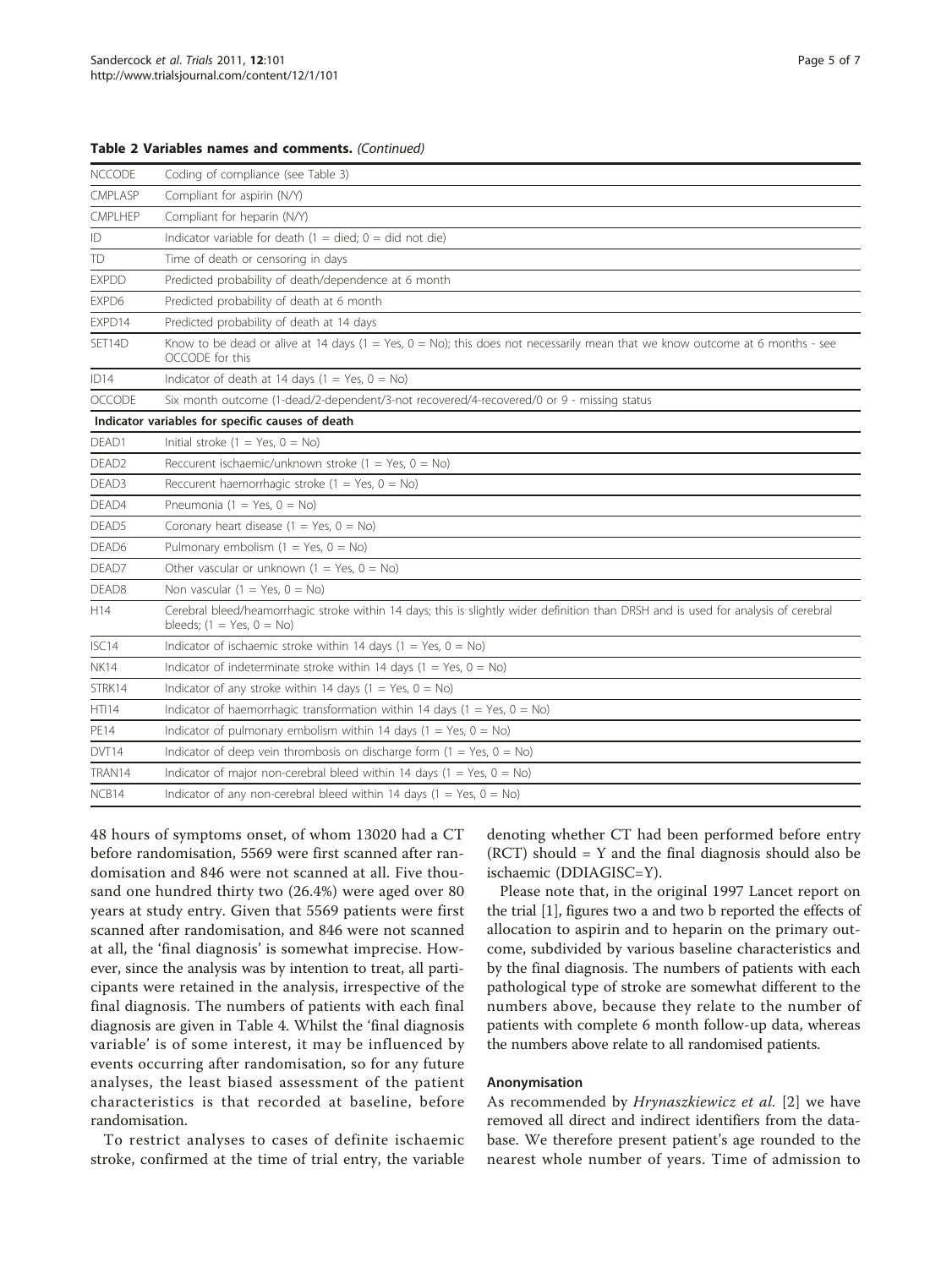<span id="page-5-0"></span>Table 3 Provisional categories for non compliance (NCCODE)

| 1.               | Should not have been randomised           |
|------------------|-------------------------------------------|
| $\overline{2}$ . | Refused treatment                         |
| 3.               | Initial event not a stroke                |
| 4.               | Haemorrhagic stroke                       |
| 5.               | Non compliers                             |
| 6.               | Discharged after 14 days                  |
| 7.               | Discharged up to 14 days                  |
| 8.               | Died prior to receiving the study drug(s) |
| 9.               | Died after receiving the study drug(s)    |
| 10.              | Recurrent stroke/pulmonary embolism       |
| 11.              | Clinical decision                         |
| $11a$ .          | Suspected abnormality                     |
| 11 <sub>b</sub>  | Withdrawn as dying                        |
| 11c.             | Pre-existing condition                    |
| 11d.             | Stated abnormal PTT                       |
| 11e.             | Stated surgery                            |
| $11f$ .          | Stated atrial fibrillation                |
| 12.              | Administration problem                    |
| 13.              | Missed out more than 3 doses              |
| 14.              | Side effect                               |
| 14a              | Refused treatment                         |
| 14 <sub>b</sub>  | Discharged                                |
| 14c              | Administration problem                    |
| 14d.             | Clinical decision                         |
| 14e.             | Recurrent stroke                          |
| 14f              | Haemorrhagic stroke                       |

hospital (a potential identifier) was not recorded. Dates of events occurring post randomisation have been converted to the number of days from randomisation. The time variables that were recorded (see below) referred to time of randomisation in the trial (i.e. the time at which the system generated the treatment allocation), not time of admission to hospital, a variable, that - in our view would not help identify the patient.

# **Discussion**

This large data set, with very complete follow-up, includes a very broad range of acute stroke patients

Table 4 Final diagnosis of initial event

|                                            | <b>Number</b> |
|--------------------------------------------|---------------|
| Ischaemic stroke                           | 17398         |
| Haemorrhagic stroke                        | 599           |
| Definite stroke, pathological type unknown | 992           |
| Not a stroke                               | 420           |
| Uncertain diagnosis                        | 26            |
| Total                                      | 19435         |

with a uniquely large number of very elderly patients, and so may be useful to researchers planning future research studies. Users of the dataset should be aware that the study was conducted at a time when stroke unit care was not widely available and thrombolytic therapy was used rarely (and none of the included patients received it) [[3\]](#page-6-0). Thus, the background stroke care for the included subjects, while not typical of present-day acute stroke care [\[4](#page-6-0)], is perhaps more typical of current stroke care in resource poor settings [[5](#page-6-0)]. Given that the developing world faces a future epidemic of noncommunicable diseases, including stroke [\[5](#page-6-0)], these data may therefore prove particularly valuable for planning future trials in resource-poor settings. In the developed world, the proportion of the general population who are 'very elderly' is rapidly increasing. Older people have been substantially under-represented in stroke trials to date [[6](#page-6-0)], so we hope the large number of patients aged over 80 in this data set could also facilitate planning of trials in the 'older old'.

The publication of raw datasets such as the IST's may offer wholly unanticipated benefits to the wider research community. For example, the dataset was licensed to an independent statistical group who used the data to estimate the size and direction of biases introduced when non-randomised comparisons were made and the differences between direct and indirect comparisons. This empirical work led to two important publications on the topic [[7,8](#page-6-0)]. Such additional benefits, realised long after the original trial was completed, are a further clear indication of the value of opening access to such datasets.

# Note for users of the data set

The authors ask that any publications arising from the use of this dataset acknowledges the source of the dataset, its funding and the collaborative group that collected the data.

# Sources of Funding

The study was principally funded by the UK Medical Research Council, the UK Stroke Association, and the European Union BIOMED-1 program. Limited support for collaborators' meetings and travel was provided by Eli Lilly, Sterling Winthrop (now Bayer USA), Sanofi, and Bayer UK. Follow-up in Australia was supported by a grant from the National Heart Foundation and in Canada by a Nova Scotia Heart and Stroke Foundation grant. Czech Republic IST was supported by a grant from the IGA Ministry of Health. India IST was supported by the McMaster INCLEN program and the All India Institute of Medical Sciences. The IST in New Zealand was funded by the Julius Brendel Trust and the Lottery Grants Board. In Norway, the IST was supported by the Norwegian Council on Cardiovascular Disease and Nycomed (for insurance).